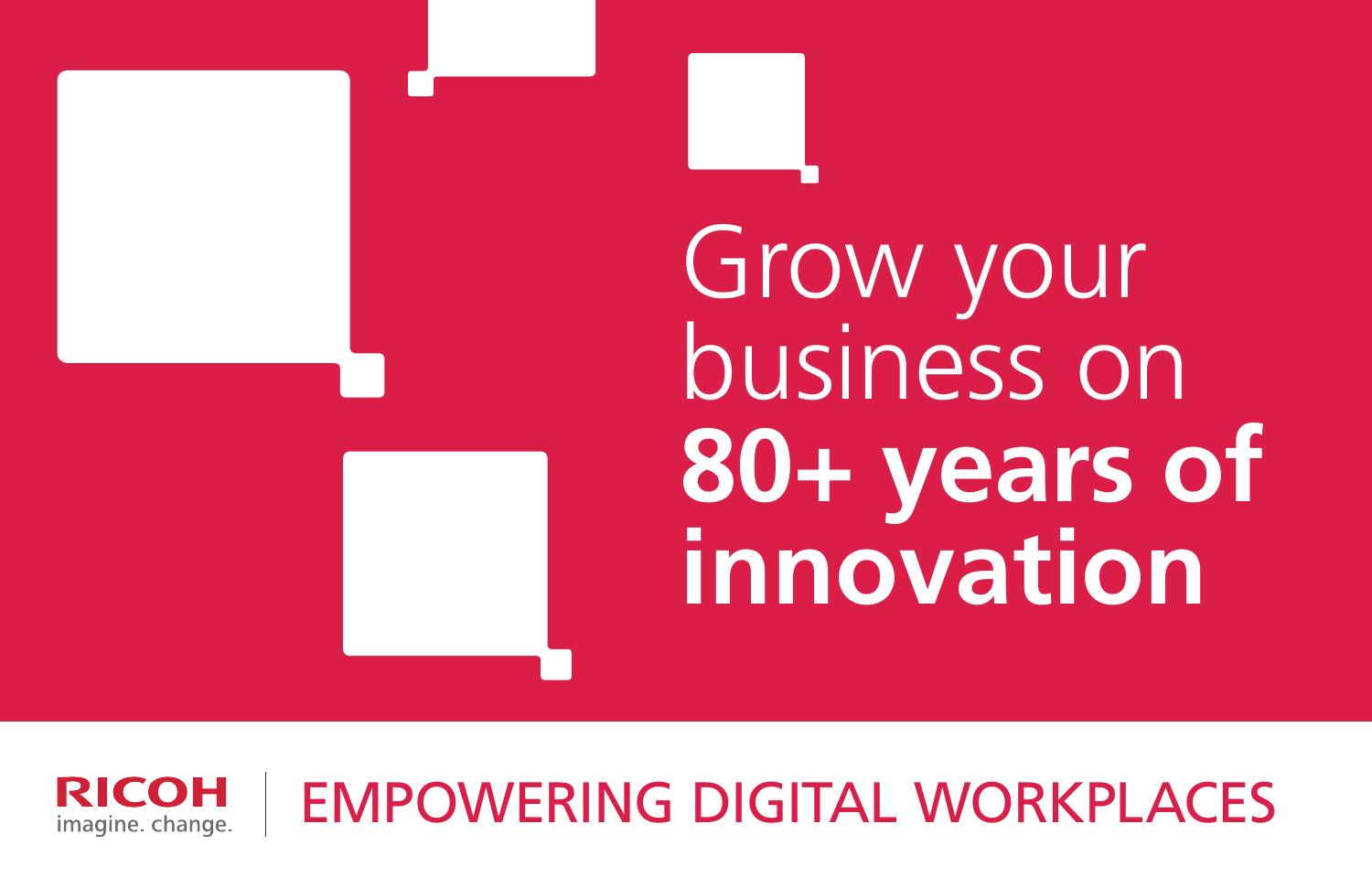F or over 80 years, Ricoh has transformed the way people work with breakthrough technologies that help businesses innovate and grow. Our focus has always been to envision what the future will look like so that we can help prepare you for success. Today, that means empowering digital workplaces with our broad portfolio of services, solutions and technologies.

## GROW YOUR BUSINESS ON **80+ YEARS OF INNOVATION**



**RICOH EMPOWERS WORKPLACES**  using innovative technologies & services enabling individuals to work smarter

**1936** Began with **photosensitive paper** and expanded to **imaging** and **cameras**.

### **2001**

Released **GlobalScan** first server-based solution with embedded MFP software.

**1974** Developed first **high-speed office fax machine**.

Launched **TotalFlow production print suite**  of software, services and

# **2011** solutions.

**1990** Introduced fastest **digital color printer** at **15 pages per minute**.

**2013** Launched first mass-produced **camera to capture fully spherical images**.

For a complete list of innovations visit: **ricoh-usa.com/en/innovations**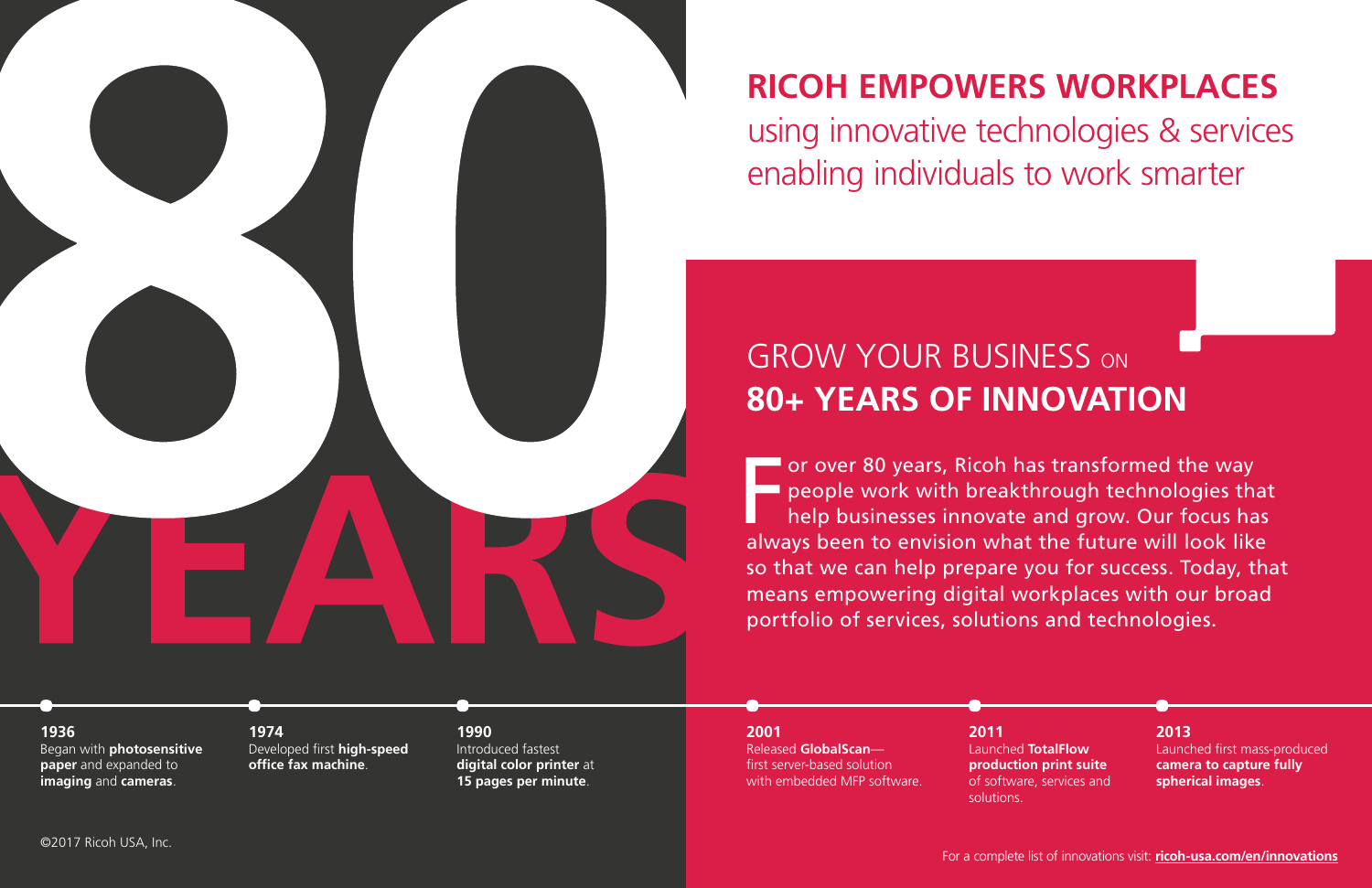NAMED A **LEADER** IN **GARTNER MAGIC QUADRANT** FOR MANAGED PRINT & CONTENT SERVICES WORLDWIDE 6 YEARS IN A ROW.

NAMED A **LEADER** IN **DOCUMENT WORKFLOW SERVICES** BY IDC MARKETSCAPE 6 YEARS IN A ROW.

NAMED A **GLOBAL LEADER** IN **HIGH-SPEED INKJET** BY IDC **MARKETSCAPE** IN 2016.

NAMED A **GLOBAL MARKET LEADER** IN **MANAGED PRINT SERVICES** BY QUOCIRCA 5 YEARS IN A ROW.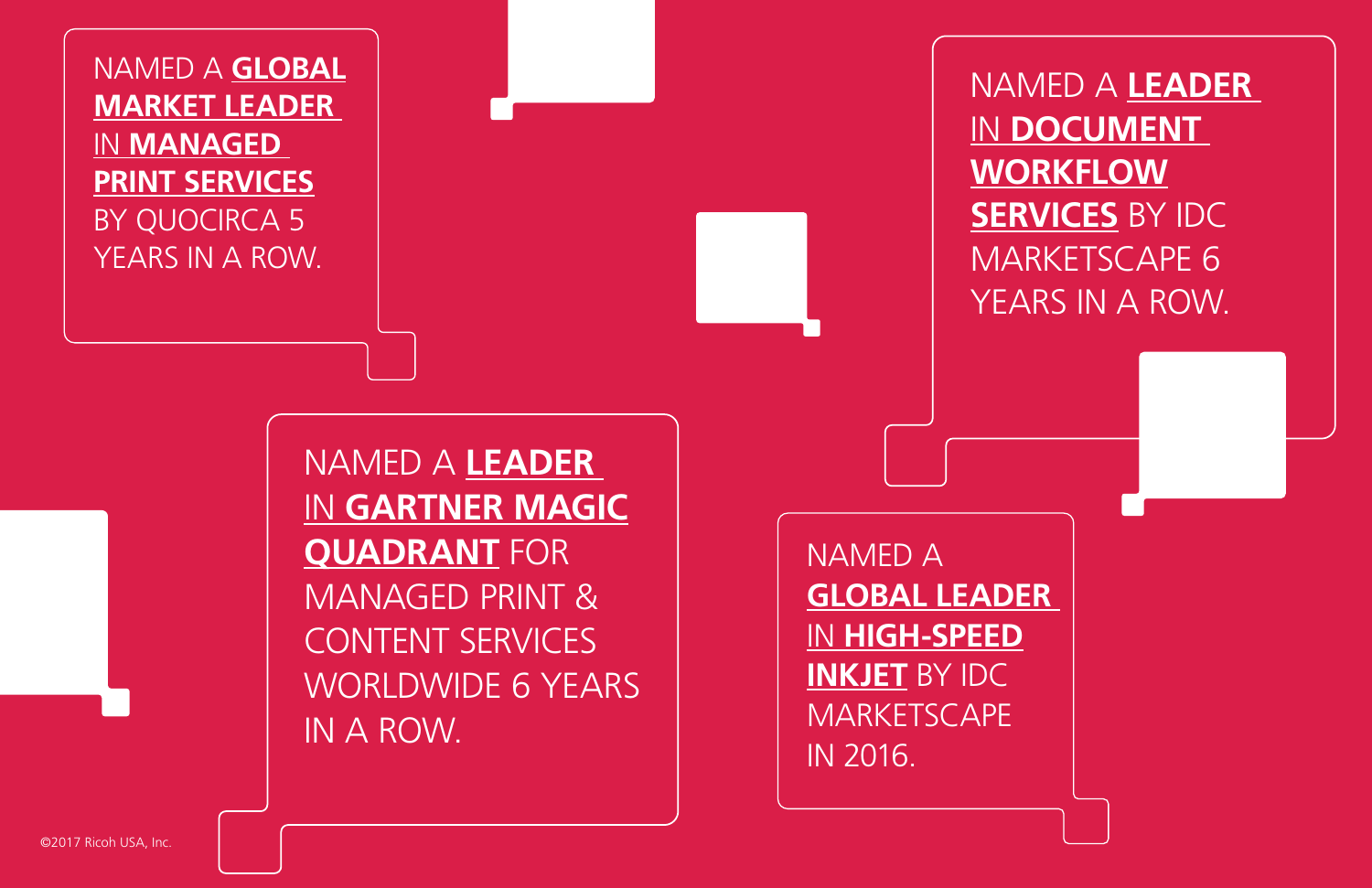**4,100+ technical services professionals—**

**1,000+ focused on production print** 

**700+ IT services employees**

Based on November 2017 data from Ricoh HR

**21,000+ employees in the U.S.**

**8,000+ managed services professionals**

**500+ professional services experts**

**We've built a large organization of professionals that provides responsive coast-to-coast coverage in the U.S.**

**Here's a snapshot of the dedicated team we can put to work for you: Our team's certifications include:**

# **BUILD A SOLID FUTURE**  WITH HIGHLY SKILLED PROFESSIONALS

• Project Management Professional (PMP®) • Information Technology Infrastructure Library

• Certified Change Management Professional

- 
- (ITIL) v3
- Six Sigma
- (CCMP)
- 
- A+ for PC computer service
- 
- 
- 

• Masters of Business Administration (MBA)

• Net+ for computer network management

• Mobility+ for mobility architects, security professionals and network administrators

• Microsoft Certified Systems Engineer (MCSE)

**The average tenure of our skilled services professionals is 11 years.**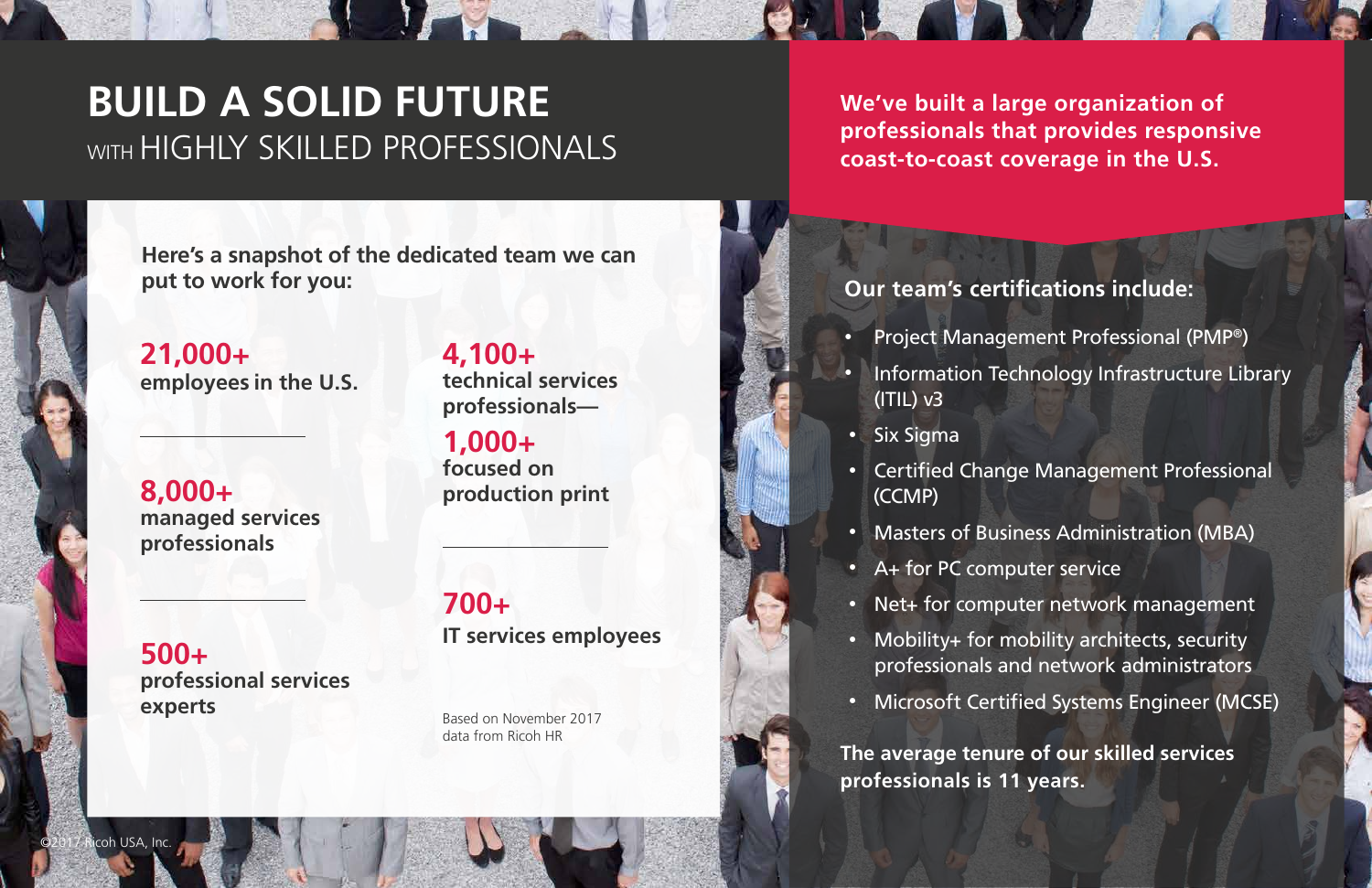# FOR YOUR BUSINESS



### **PUT OUR EXPERIENCE TO WORK**

To help understand and solve your most complex<br>business challenges, we are continuing to invest in industry-specific expertise and specialized sales resources in areas that include **healthcare, finance, insurance, legal, education, government, energy, transportation, life sciences and manufacturing.**

We're also investing in services creation, engineering and implementation to provide expert support from the pre-sales consultation stage through execution.

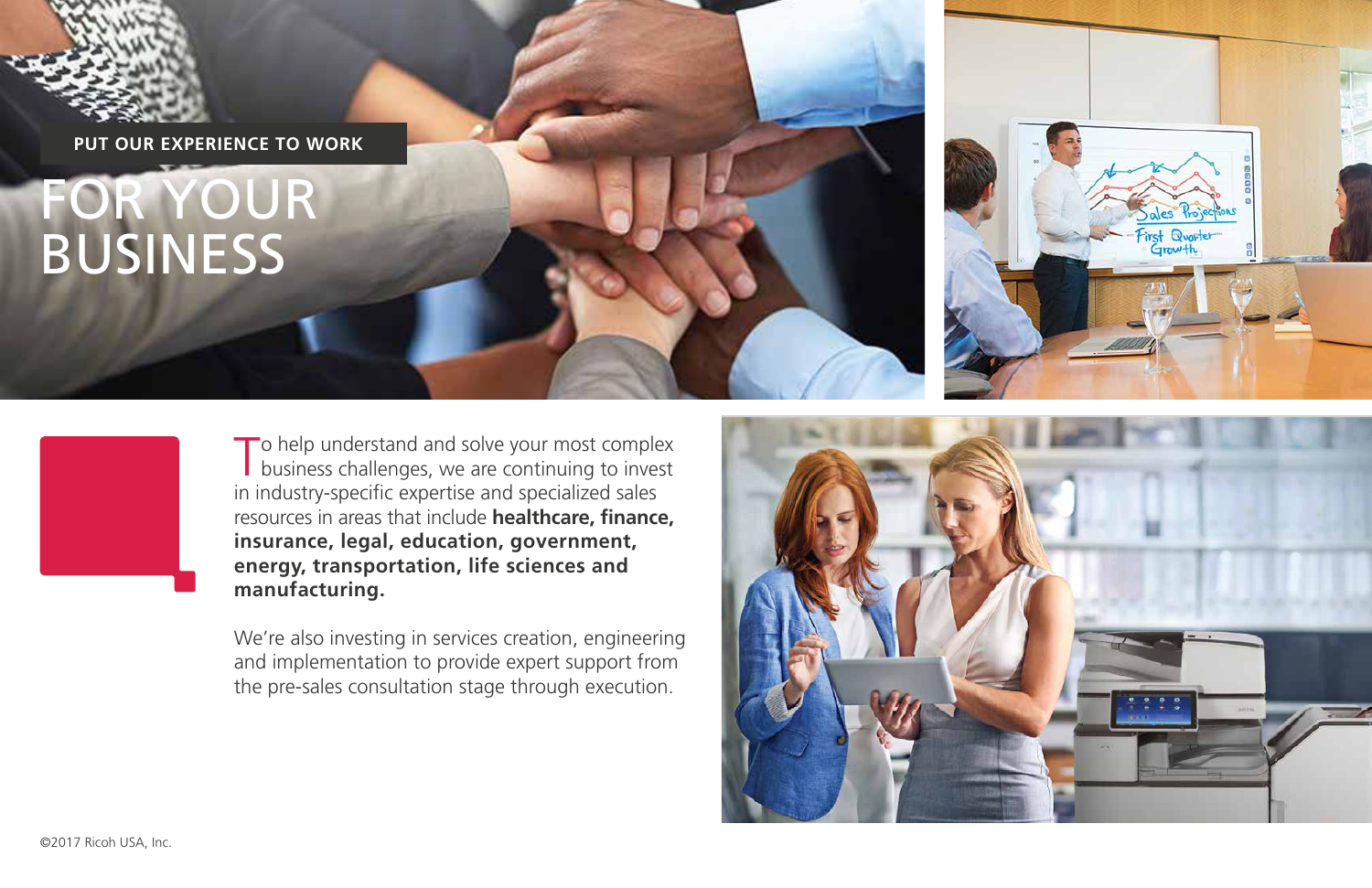# Invest in a **PARTNER**

### **WHO'S INVESTED IN YOUR FUTURE**

Thanks to investments in innovation and strategic acquisitions by Ricoh Company, Ltd. and its subsidiaries, we have grown our services capabilities. Now you can save time and money by working with **one integrated services partner.** 

Since 2010, we have added to our imaging, office printing and production print acquisitions so we can provide you with more support—now we can offer you a broader scope of services and solutions to help grow your business. Some of our more recent acquisitions in adjacent technologies and services include HSSK, an eDiscovery and legal forensics group, PTI, a marketing technologies company, and mindSHIFT, an IT services company.

©2017 Ricoh USA, Inc.

**Ricoh Company, Ltd.**  has acquired more than **20 businesses** over the past five years, contributing to the expansion of our **services and production businesses** and growth within specific industries.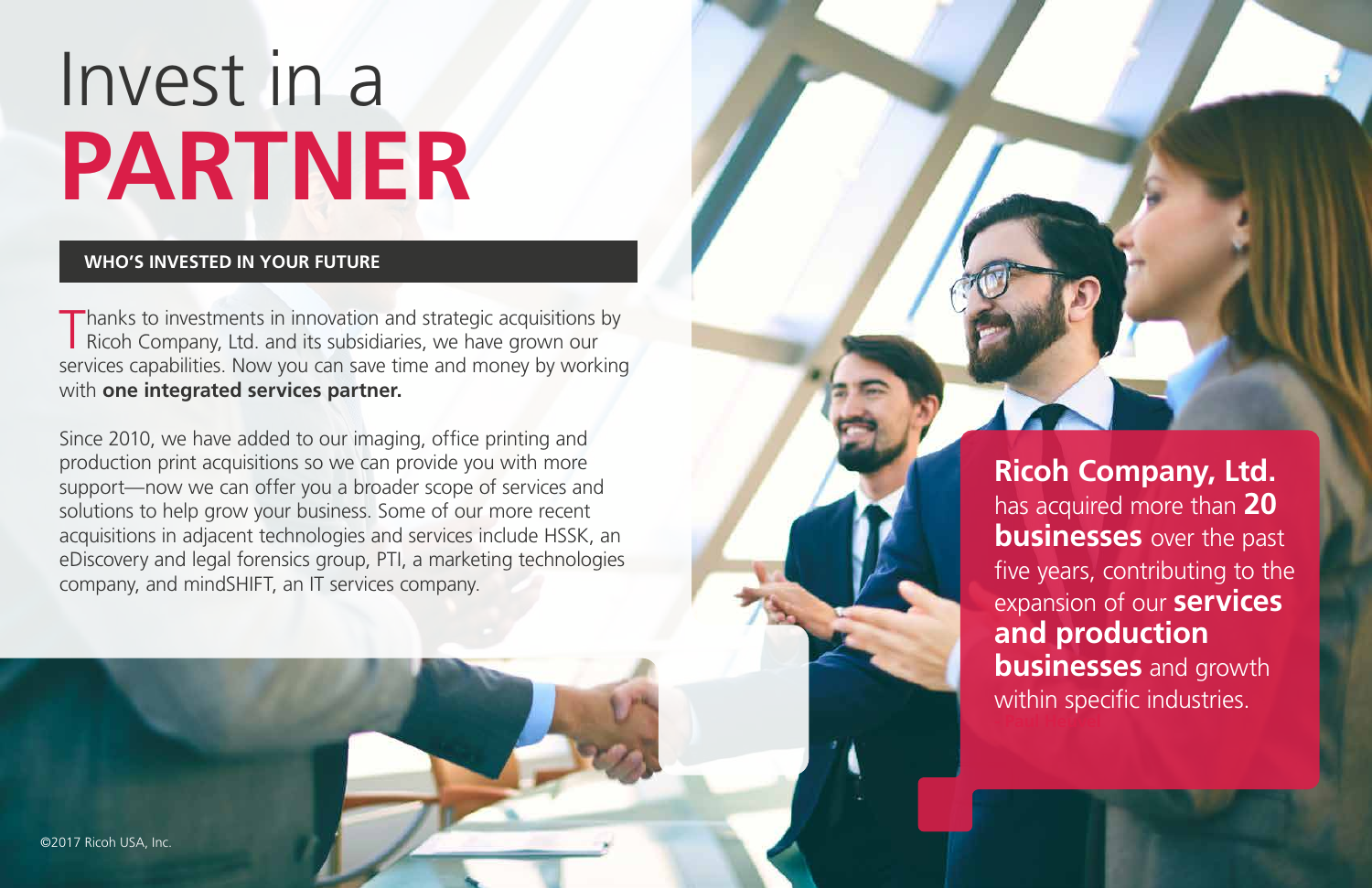The digital shift is transforming the way people work, and<br>businesses have to move fast to keep up. We help companies align with these changes by improving workplaces with innovative technologies and services that enable people to work smarter. The key to helping you succeed in the midst of this ongoing change is our evolving core services and solutions portfolio, which includes:

- Managed Print
- Enterprise Content Management & Workflow
- Business Process Outsourcing
- Workplace Productivity
- Enterprise Support
- Customer Communications Management & Mail
- Information Governance & Cyber Security
- Cloud & IT

With the ability to leverage our main **areas of expertise** and intellectual property, we can help you solve your business challenges through people, processes and technology.

# Get the **competitive edge** with Ricoh expertise

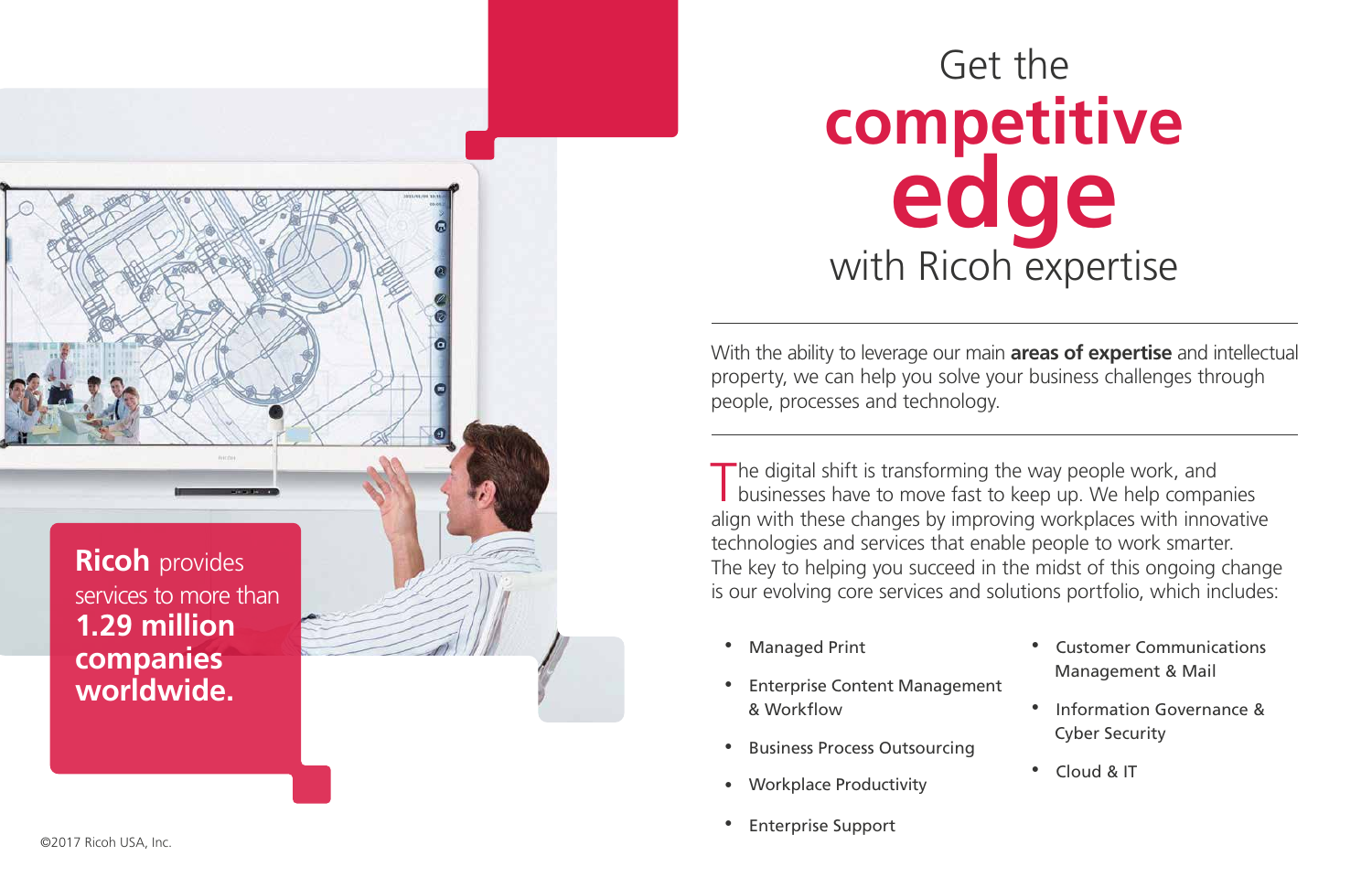Simplify information management with innovative printers, scanners<br>Sand multifunction printers (MFPs) that offer customizable features and user-friendly controls. Plus, Ricoh devices integrate with software to help you streamline document workflows.

Collaborate anytime, anywhere with the real-time exchange of ideas and information—our broad portfolio includes Unified Communication Systems (UCS), interactive whiteboards (IWBs) and projectors that let you work smarter by optimizing business communications.





# INCREASE OFFICE PRODUCTIVITY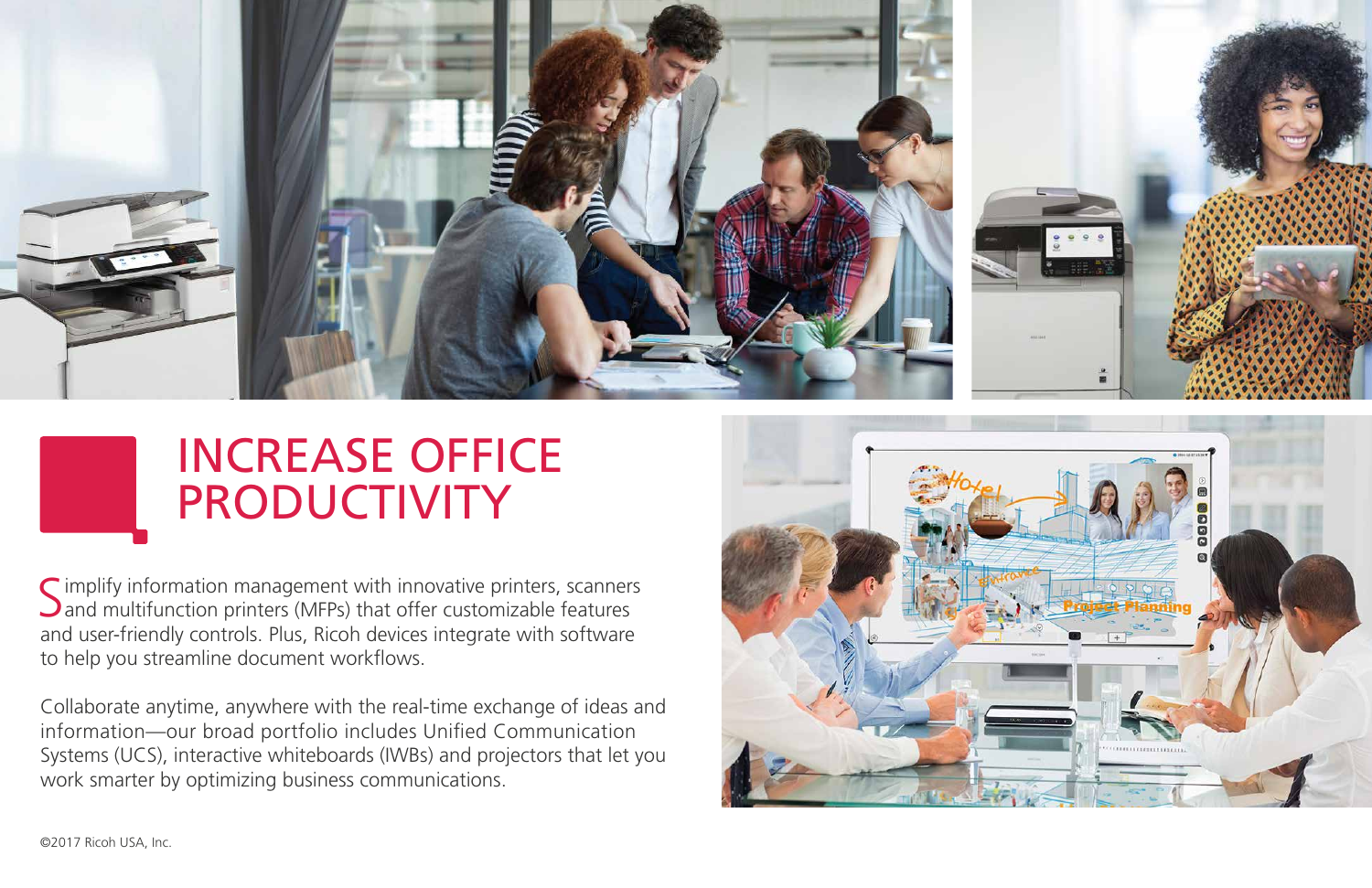Our Commercial & Industrial Printing portfolio is<br>
designed to drive the future of digital workflows from data capture to delivery. We help meet your needs and grow your production print business by combining our services and solutions with select industry-leading, third-party solution partners.

\*According to InfoTrends' U.S. Quarterly Tracking Program







# EXPAND YOUR PRODUCTION PRINT BUSINESS

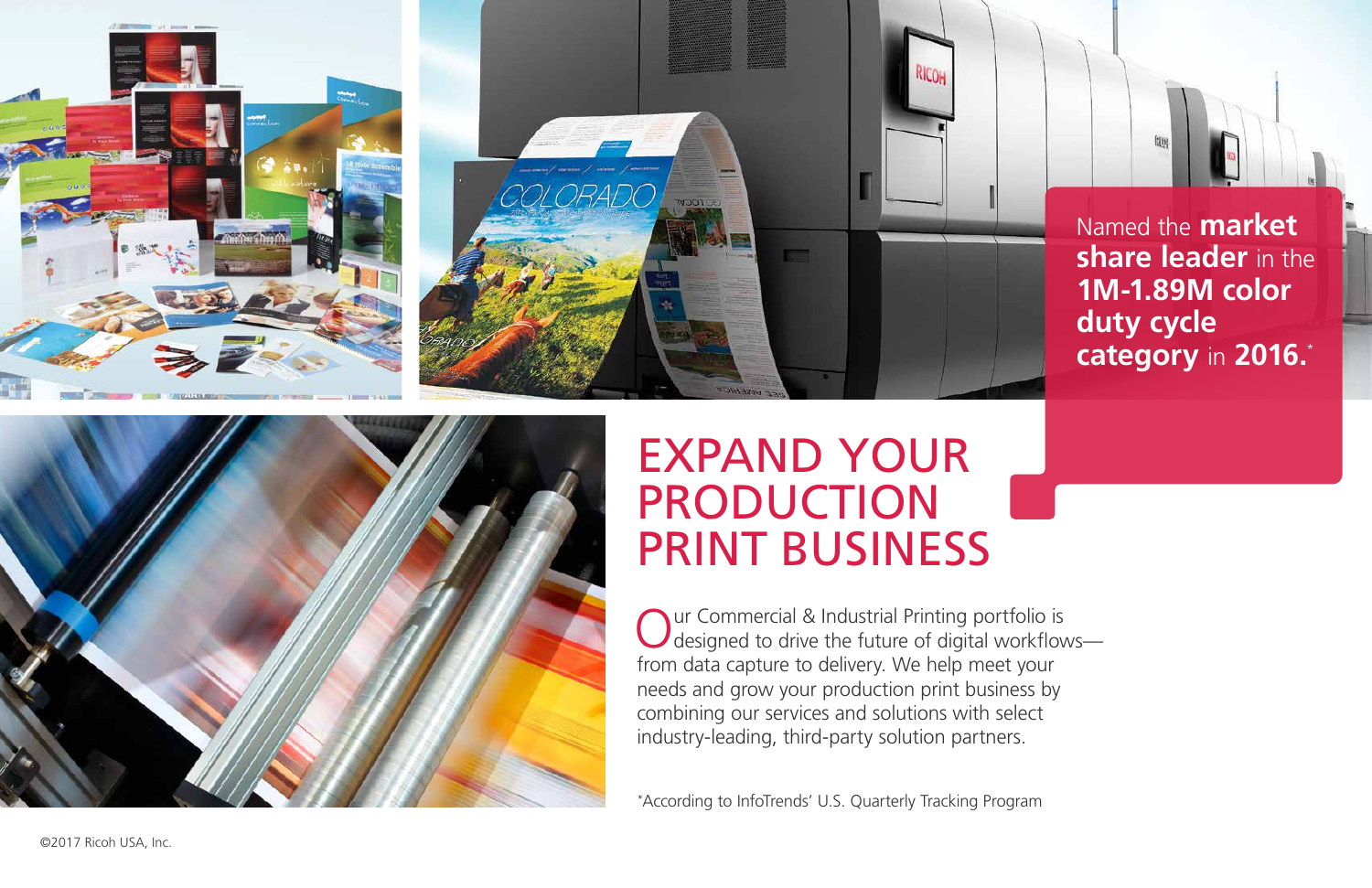# Let Ricoh R&D help ensure your **future success**

We continually invest in ways to help you work smarter and stay<br>Wahead of the digital curve by keeping a pulse on what's next so that you have the solutions you need to drive your business forward. Today, we're working with universities, research institutions and enterprises to help resolve social issues and contribute to industrial progress with the advancement of new technologies.

### **Here are a few projects we're working on:**

• Development of information-gathering drones in large facilities that can't receive GPS signals with the University of Tokyo and Blue Innovation

• Research and development of biomagnetic measuring systems for neural activity with Kanazawa Institute of Technology and Tokyo Medical and

- Company, Ltd.
- Dental University
- 

• Participation in a project led by the Japan Agency for Medical Research and Development to support tissue engineering with 3D bioprinters

- 49,000+ patents held worldwide by Ricoh Company, Ltd.
- Ricoh Company, Ltd. invests approximately 5-6% of consolidated sales in R&D each year\*
- Ricoh Company, Ltd. has R&D sites in the United States, Japan, India and China\*
- Ricoh Commercial and Industrial Printing holds more than 200 technology patents

\*Source: **"Creating Value: Ricoh Group Sustainability Report 2016."** The Corporate Communication Center and the Sustainability Management Division of Ricoh Company, Ltd. 2016.

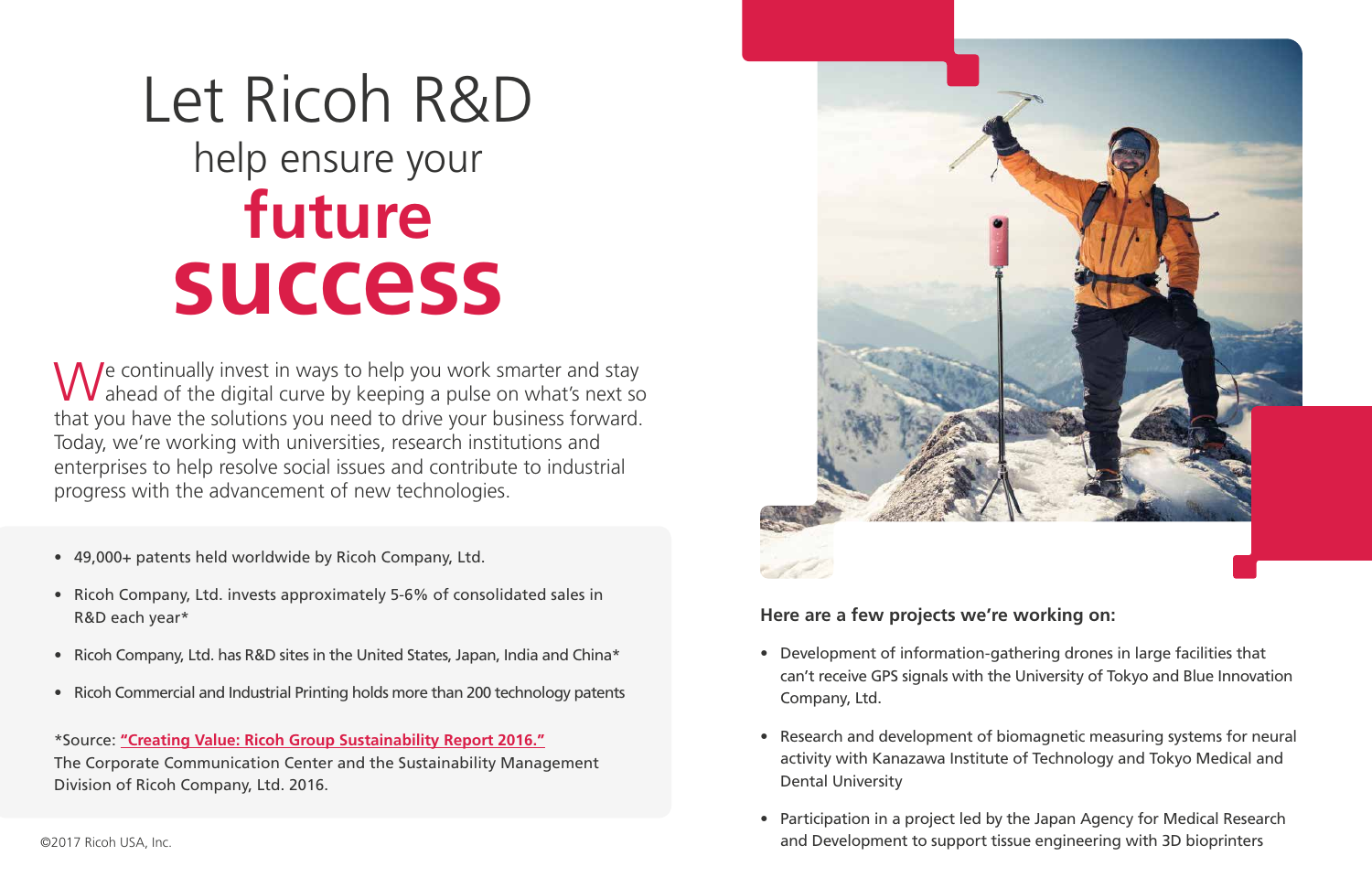

# Work toward a **sustainable future**

Our commitment to environmental conservation has been woven<br>into the DNA of our manufacturing, logistics, product use and final disposal process since 1976. With our sustainable practices, we can help you advance your green initiatives through eco-responsible procurement, recycling programs, paper reduction and output optimization.

- ENERGY STAR® partner for more than 20 years
- Named ENERGY STAR partner of the year in 2017
- 10 years in a row

• Listed among the 100 most sustainable corporations in the world

As an example of our commitment to the environment, we recently installed a solar panel grid system that will provide more than 50 percent of the energy needed to run our corporate facility in West Caldwell, New Jersey.

Learn more: ricoh-usa.com/environment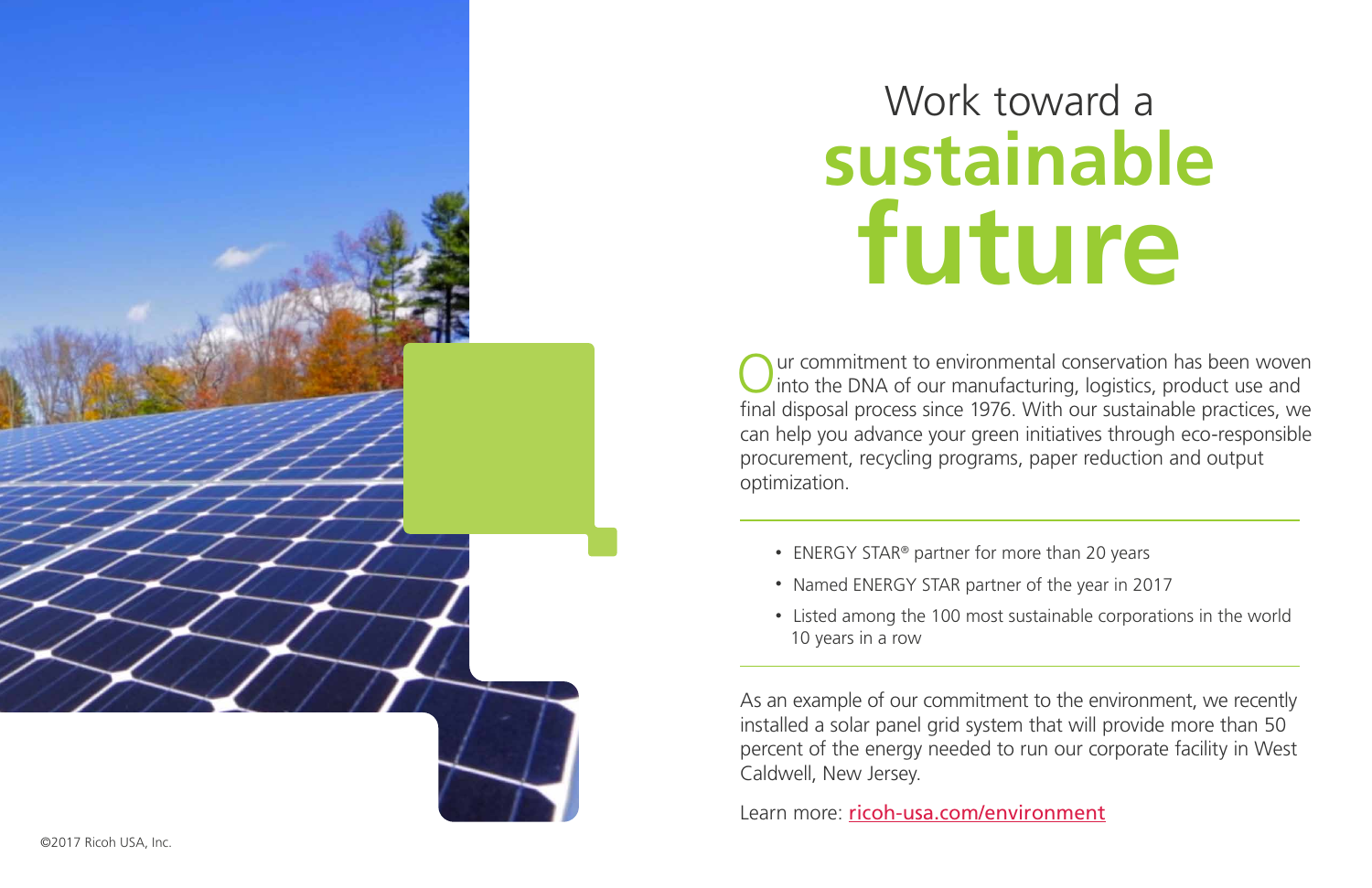Our partnership with Ricoh is **everything you would want,**  but seldom find."

## **- John Pawling**

 Ricoh...wants to be our partner and solve our problems. **Ricoh is a straight shooter** that has vastly improved our organization's information management."

## **- Jason Bullock**

## **Ricoh was phenomenal.**

They improved our suggested schedules, even though the volume of documents far exceeded our original estimate. **They did a great job for us."**

**- Paul Heuvel** 

Our approach to services has built a foundation of trust with **our customers**